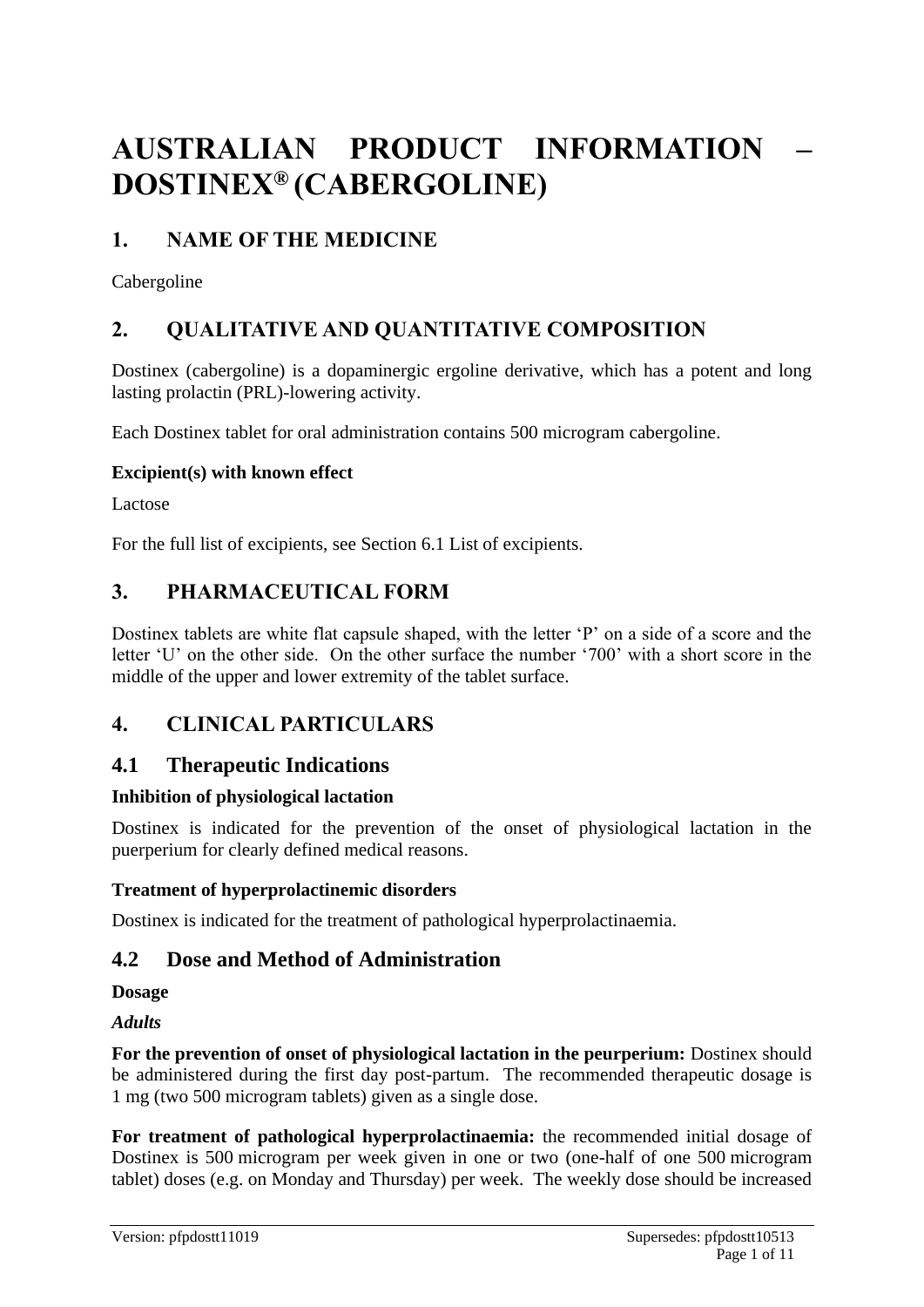gradually, preferably by adding 500 microgram per week at monthly intervals until an optimal therapeutic response is achieved. The therapeutic dosage is usually 1 mg per week and ranges from 250 microgram to 2 mg per week. Doses of Dostinex up to 4.5 mg per week have been used in hyperprolactinaemic patients.

The weekly dose may be given as a single administration or divided into two or more doses per week according to patient tolerability. Division of the weekly dose into multiple administrations is advised when doses higher than 1 mg per week are to be given, since the tolerability of doses greater than 1 mg taken as a single weekly dose has been evaluated only in a few patients.

Patients should be evaluated during dose escalation to determine the lowest dosage that produces the therapeutic response. Monitoring of serum PRL levels at monthly intervals is advised since, once the effective therapeutic dosage regimen has been reached, serum PRL normalisation is usually observed within two to four weeks.

### *Children*

The safety and efficacy of Dostinex has not been established in subjects less than 16 years of age.

### *Elderly*

Very limited data concerning experience of treatment of hyperprolactinaemia in the elderly are available. However, available data do not indicate a special risk for this population.

### **Method of Administration**

Dostinex is to be administered by the oral route. Since in clinical studies Dostinex has been mainly administered with food and since the tolerability of this class of compounds is improved with food, it is recommended, to promote compliance, that Dostinex be taken with meals, for all the therapeutic indications. Food is not noted to affect the absorption of Dostinex (see Section 5.2 Pharmacokinetic Properties).

# **4.3 Contraindications**

Hypersensitivity to cabergoline, other ergot alkaloids, or to any of the excipients.

History of pulmonary, pericardial and retroperitoneal fibrotic disorders.

Anatomical evidence of cardiac valvulopathy of any valve as determined by pre-treatment (e.g. echocardiogram showing valve leaflet thickening, valve restriction, valve mixed restrictionstenosis).

# **4.4 Special Warnings and Precautions for Use**

### **General**

As with other ergot derivatives, Dostinex should be given with caution to patients with severe cardiovascular disease, Raynaud's syndrome, liver disease, renal insufficiency, peptic ulcer or gastrointestinal bleeding, or with a history of serious, particularly psychotic, mental disorders.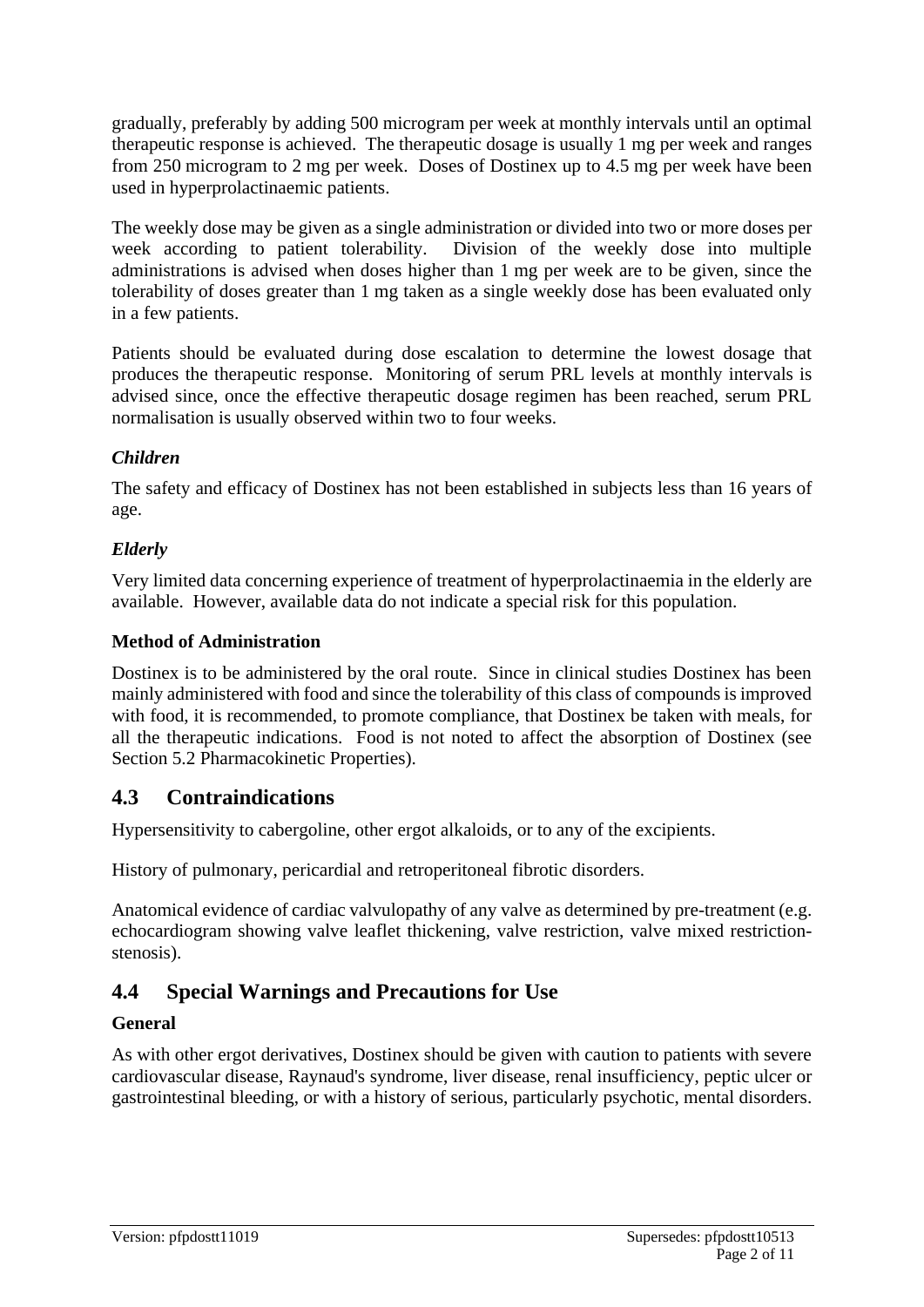### **Renal and Hepatic Disease**

The safety and efficacy of Dostinex have not yet been established in patients with renal and hepatic disease. Since available data indicate that biliary excretion represents the main route of elimination of the drug, it is advisable not to administer the drug to subjects with severe liver insufficiency.

#### **Fibrosis and Cardiac Valvulopathy**

As with other ergot derivatives, fibrotic and serosal inflammatory disorders such as pleuritis, pleural effusion, pleural fibrosis, pulmonary fibrosis, pericarditis, pericardial effusion, cardiac valvulopathy or retroperitoneal fibrosis have occurred after prolonged usage of cabergoline. The valvular effects were predominantly seen at doses exceeding the maximum recommended dose for treatment of hyperprolactinaemic disorders and maybe associated with cumulative dose. Some reports were in patients previously treated with ergotinic dopamine agonists. In some cases, following diagnosis of pleural effusion/pulmonary fibrosis or valvulopathy, the discontinuance of cabergoline has been reported to result in improvement of signs and symptoms. Progression of signs and symptoms may continue for a time before improvement occurs. Erythrocyte sedimentation rate (ESR) has been found to be abnormally increased in association with pleural effusion/fibrosis. Chest x-ray examination is recommended in cases of unexplained ESR increases to abnormal values. Serum creatinine measurements can also be used to help in the diagnosis of fibrotic disorder.

### *Before initiating long-term treatment:*

It is recommended that before initiating treatment with cabergoline all patients undergo a cardiovascular evaluation, including an echocardiogram, to assess potential presence of an occult valvular disease. It is also appropriate to perform baseline investigations of erythrocyte sedimentation rate or other inflammatory markers, lung function/chest X-ray and renal function prior to initiation of therapy. In patients with valvular regurgitation, it is not known whether cabergoline treatment might worsen the underlying disease. If fibrotic valvular disease is detected, the patient should not be treated with cabergoline.

#### *During long-term treatment:*

Fibrotic disorders can have an insidious onset and patients should be regularly monitored for possible manifestations of progressive fibrosis. Therefore during treatment, attention should be paid to the signs and symptoms of:

- Pleuropulmonary disease such as dyspnoea, shortness of breath, persistent cough or chest pain
- Renal insufficiency or ureteral/abdominal vascular obstruction that may occur with pain in the loin/flank and lower limb oedema as well as any possible abdominal masses or tenderness that may indicate retroperitoneal fibrosis.
- Cardiac failure cases of valvular and pericardial fibrosis have often manifested as cardiac failure. Therefore, valvular fibrosis (and constrictive pericarditis) should be excluded if such symptoms occur.

Clinical diagnostic monitoring for development of fibrotic disorders, as appropriate, is essential. Following treatment initiation, the first echocardiogram must occur within 3-6 months; thereafter, the frequency of echocardiographic monitoring should be determined by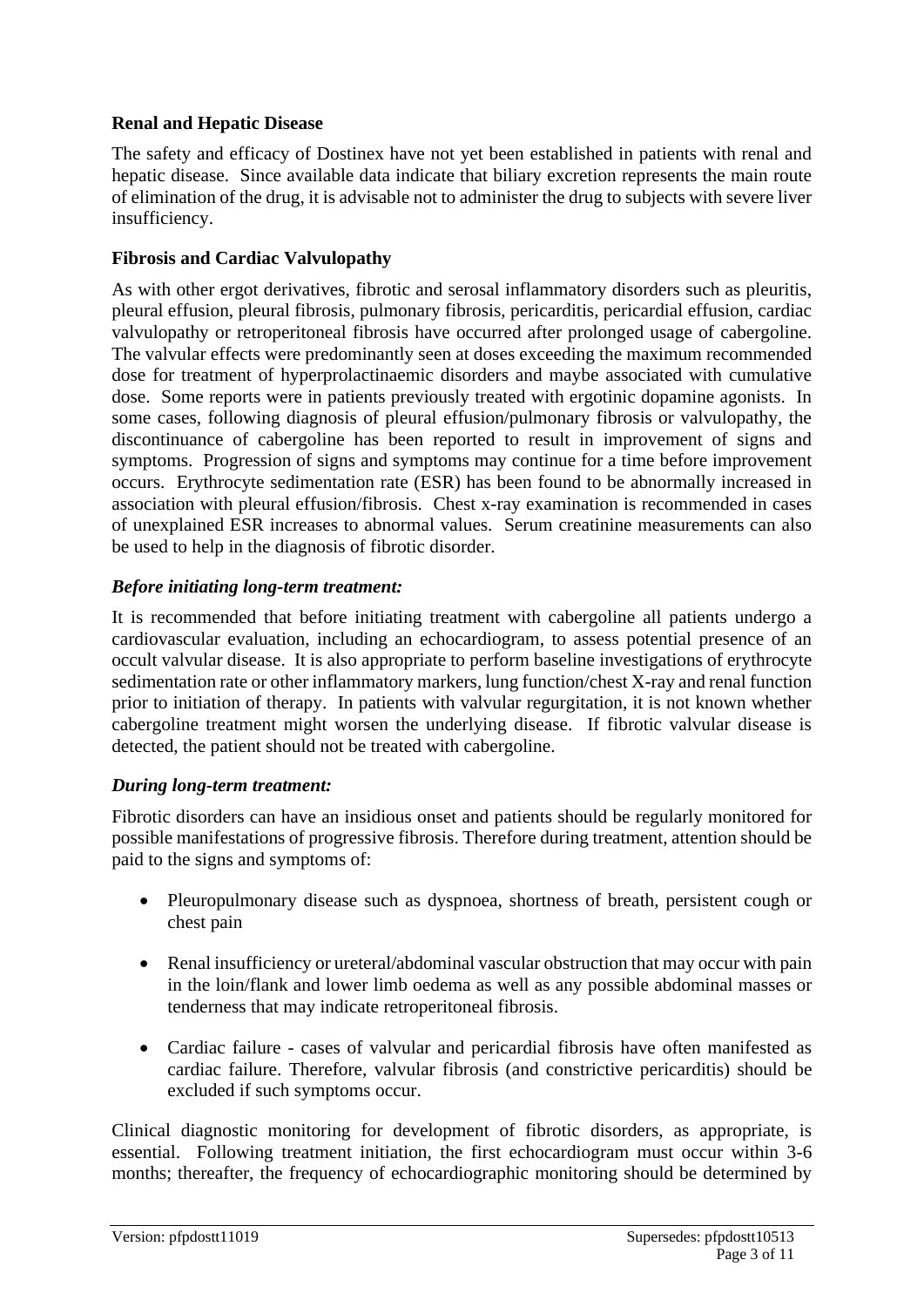appropriate individual clinical assessment with particular emphasis on the above-mentioned signs and symptoms, but must occur at least every 6 to 12 months.

Additional appropriate investigations such as erythrocyte sedimentation rate and serum creatinine measurements should be performed if necessary to support a diagnosis of a fibrotic disorder.

Dostinex should be discontinued if fibrotic or serosal inflammatory disorders are diagnosed or an echocardiogram reveals valvular regurgitation, valvular restriction or valve leaflet thickening (see Sections 4.3 Contraindications and 4.8 Adverse Effects (Undesirable Effects)).

The need for other subsequent clinical monitoring (e.g. physical examination, careful cardiac auscultation, x-ray, additional echocardiogram, CT scan) should be determined on an individual basis.

#### **Inhibition/Suppression of Physiologic Lactation**

By analogy with other ergot derivatives, Dostinex should not be used in women with preeclampsia or post-partum hypertension.

#### **Postural Hypotension**

Symptomatic hypotension can occur with Dostinex administration for any indication: periodic monitoring of blood pressure is advised and care should be exercised when administering Dostinex concomitantly with other drugs known to lower blood pressure.

#### **Treatment of Hyperprolactinaemic Disorders**

Since hyperprolactinaemia with amenorrhoea/galactorrhoea and infertility may be associated with pituitary tumours, a complete evaluation of the pituitary is indicated before treatment with Dostinex is initiated.

#### **Somnolence/Sudden Sleep Onset**

Cabergoline has been associated with somnolence. Dopamine agonists can be associated with sudden sleep onset episodes in patients with Parkinson's disease. A reduction of dosage or termination of therapy may be considered.

Patients being treated with cabergoline and presenting with somnolence must be informed to refrain from driving or engaging in activities where impaired alertness may put themselves or others at risk of serious injury or death (e.g. operating machines) unless patients have overcome such experiences of somnolence.

#### **Psychiatric**

Impulse control disorders such as pathological gambling, increased libido, hypersexuality, compulsive shopping, eating or medication use, and punding (repetitive purposeless activity) have been reported in patients treated with dopamine agonists including cabergoline. This has been generally reversible upon reduction of the dose or treatment discontinuation. Prescribers, patients and caregivers should be alert to the possibility of such behaviour.

#### **Use in the elderly**

See Section 4.2 Dose and Method of Administration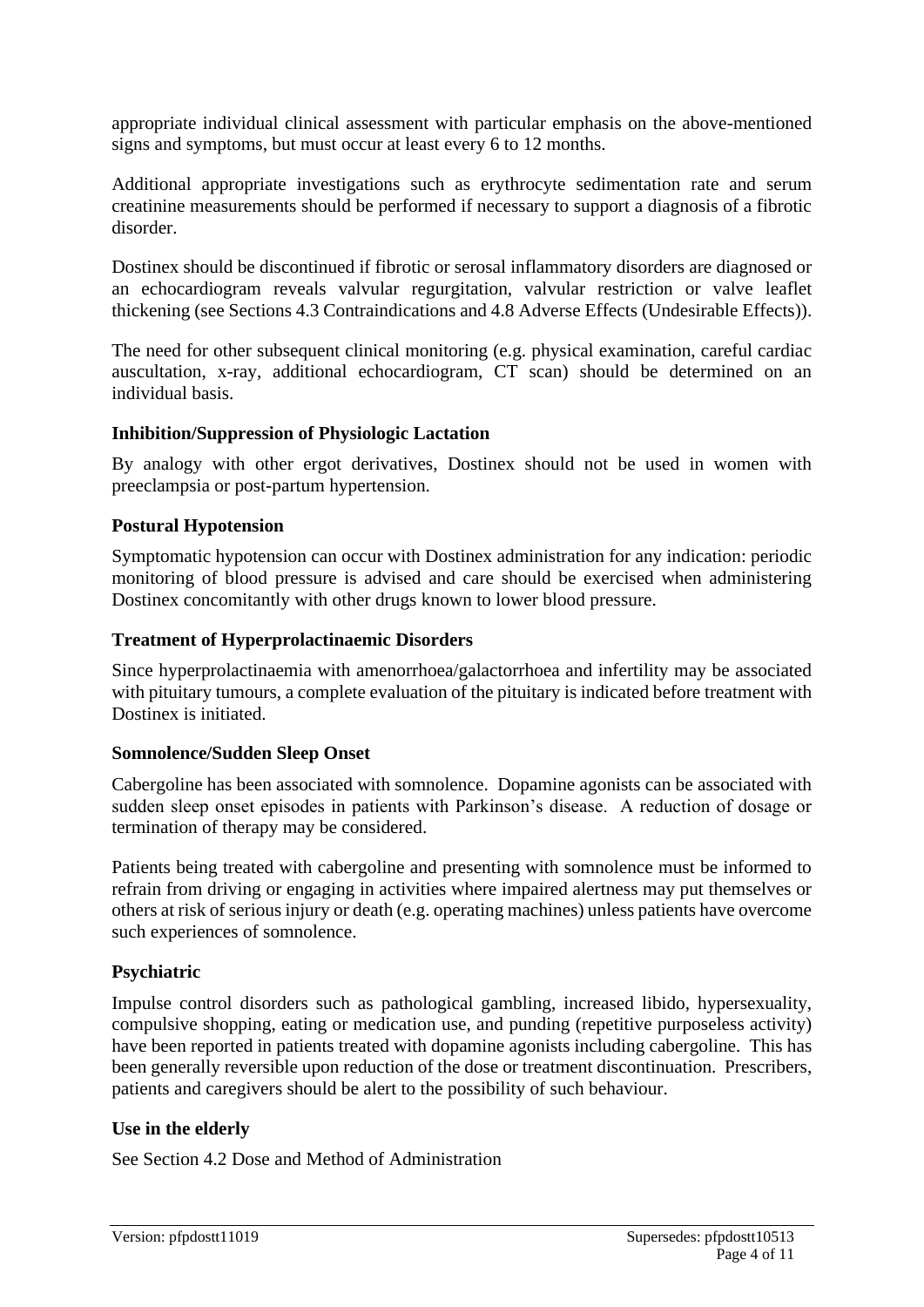### **Paediatric use**

See Section 4.2 Dose and Method of Administration

### **Effects on laboratory tests**

See Section 4.8 Adverse Effects (Undesirable Effects)

# **4.5 Interactions with Other Medicines and Other Forms of Interactions**

The concomitant use of other drugs during early puerperium, particularly of methylergometrine maleate, has not been associated with detectable interactions modifying the efficacy and safety of Dostinex.

Although there is no conclusive evidence of an interaction between Dostinex and other ergot alkaloids, the concomitant use of these medications during long-term therapy with Dostinex is not recommended.

Since Dostinex exerts its therapeutic effect by direct stimulation of dopamine receptors, it should not be concurrently administered with drugs which have dopamine antagonist activity (such as phenothiazines, butyrophenones, thioxanthenes, metoclopramide) since these might reduce the PRL-lowering effect of Dostinex.

Mono-oxygenase activity was increased 1.5 to 3 fold in female rats treated with cabergoline 100 microgram/kg/day to 1.5 mg/kg/day orally. Concomitant administration of cabergoline with drugs metabolised by mono-oxygenases may result in altered exposure and activity.

Dostinex should not be used with macrolide antibiotics (eg. erythromycin) due to increased systemic bioavailability of cabergoline.

### **4.6 Fertility, Pregnancy and Lactation**

### **Effects on fertility**

Fertility of female rats was completely inhibited by cabergoline at oral doses of 3 mg/kg/day and above, while male fertility was not affected at doses up to 320 mg/kg/day. The complete inhibition of fertility in female rats is related to inhibition of prolactin secretion and its effects on nidation.

#### **Use in pregnancy - Category B1**

Before Dostinex administration, pregnancy should be excluded and after treatment pregnancy should be prevented for at least one month.

In women treated for hyperprolactinaemic hypogonadism, pregnancy may occur prior to reinitiation of menses: a pregnancy test is recommended at least every four weeks during the amenorrhoeic period and, once menses are reinitiated, every time a menstrual period is delayed by more than three days. In women conceiving during treatment with Dostinex, the risk of abortion, premature delivery, multiple pregnancy, or congenital abnormalities does not appear to be increased. However, because clinical experience is still limited, as a precautionary measure, it is recommended that women seeking pregnancy conceive at least one month after Dostinex discontinuation. Women not seeking pregnancy should be advised to use mechanical contraception during treatment and after Dostinex withdrawal, until recurrence of an ovulation. Should pregnancy occur during treatment, Dostinex is to be discontinued.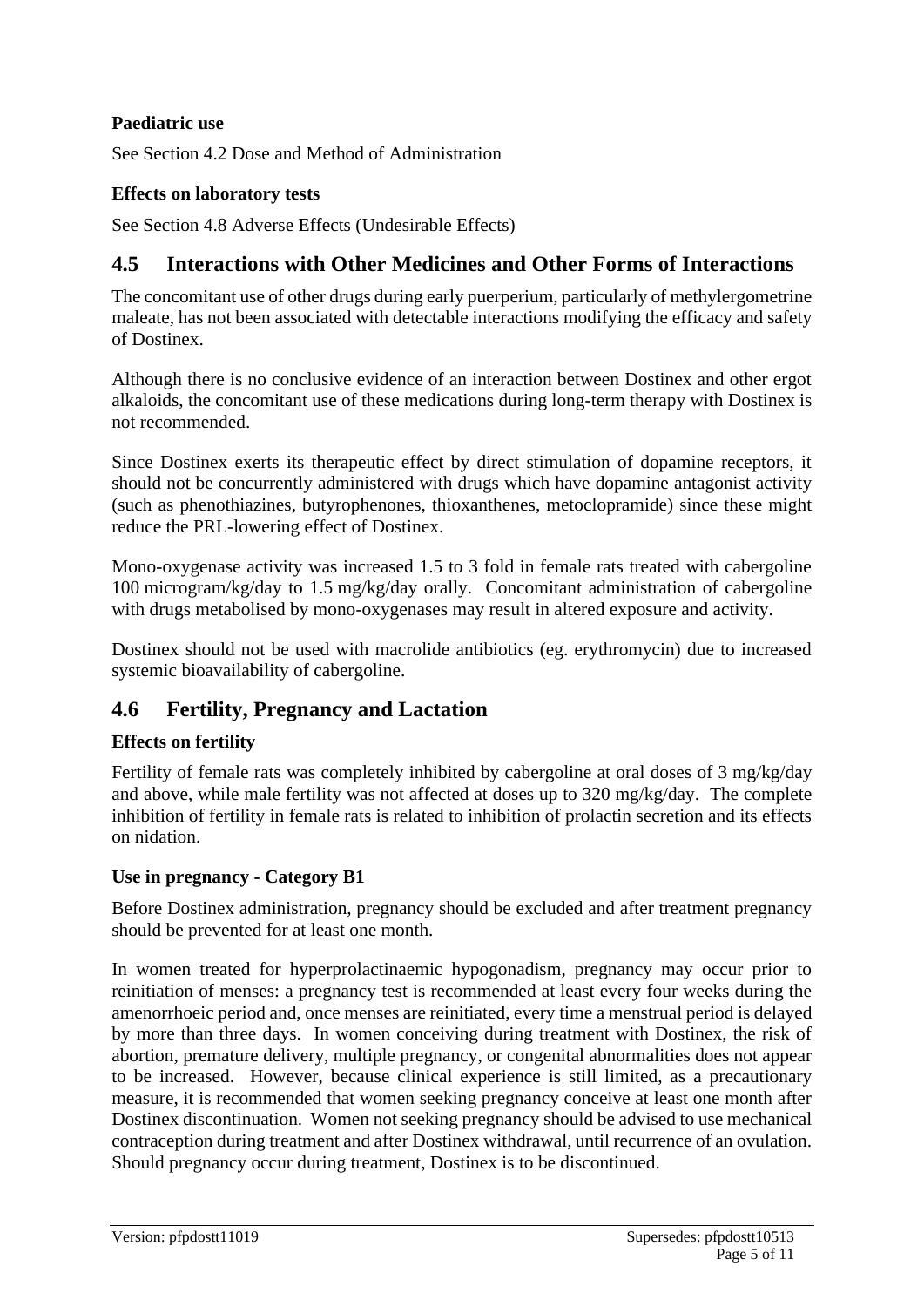Data from animal studies indicated that Dostinex crosses the placental barrier in rats and skeletal malformations, possibly associated with maternal toxicity, were observed in rabbits at oral doses >2 mg/kg.

As a precautionary measure, women who become pregnant should be monitored to detect signs of pituitary enlargement since expansion of pre-existing tumours may occur during gestation.

### **Use in lactation**

Dostinex should not be administered to mothers who elect to breast feed their infants, since it prevents lactation and no information on the excretion of the compound in maternal milk in humans is available. For the same reason, puerperal women should not breast-feed in case of failed lactation inhibition/ suppression by Dostinex.

Dostinex has been shown to cross into and accumulate in milk from nursing rats.

# **4.7 Effects on Ability to Drive and Use Machines**

See Section 4.4 Special Warnings and Precautions for Use

# **4.8 Adverse Effects (Undesirable Effects)**

Side effects are generally dose related. In patients known to be intolerant of dopaminergic drugs, side effects may be lessened by starting Dostinex therapy with reduced doses (e.g. 250 microgram once a week) with subsequent gradual increase until the therapeutic range is reached. In case of persistent or severe adverse events, temporary reduction of dosage followed by a more gradual increase (e.g. in steps of 250 microgram per week fortnightly) may result in reversal of side effects once they have occurred.

In women treated for inhibition of physiological lactation the most frequently occurring adverse events are asymptomatic decreases in blood pressure, dizziness/vertigo, headache, nausea, somnolence and abdominal pain. In addition, on rare occasions palpitations, epigastric pain, epistaxis, transient hemianopia, vomiting, syncope, asthenia, and hot flushes have been reported.

Most side effects are transient and mild to moderate in severity.

In patients treated for hyperprolactinaemia, the most common symptoms in decreasing rank of frequency are nausea, headache, dizziness/vertigo, abdominal pain/dyspepsia/gastritis, asthenia/fatigue, constipation, vomiting, breast pain, hot flushes, depression and paraesthesia.

Dostinex generally exerts a hypotensive effect in patients treated chronically: however, symptomatic hypotension or fainting have been rarely reported. The symptoms are generally mild to moderate in degree, mainly appearing during the first two weeks of therapy, and mostly disappearing despite continued therapy.

Being an ergot derivative, Dostinex may also act in some patients as a vasoconstrictor: digital vasospasm and leg cramps have been occasionally reported.

Discontinuation of Dostinex because of adverse events was required in only approximately 3% of patients. Dostinex withdrawal results in reversal of side effects, usually within a few days after discontinuation.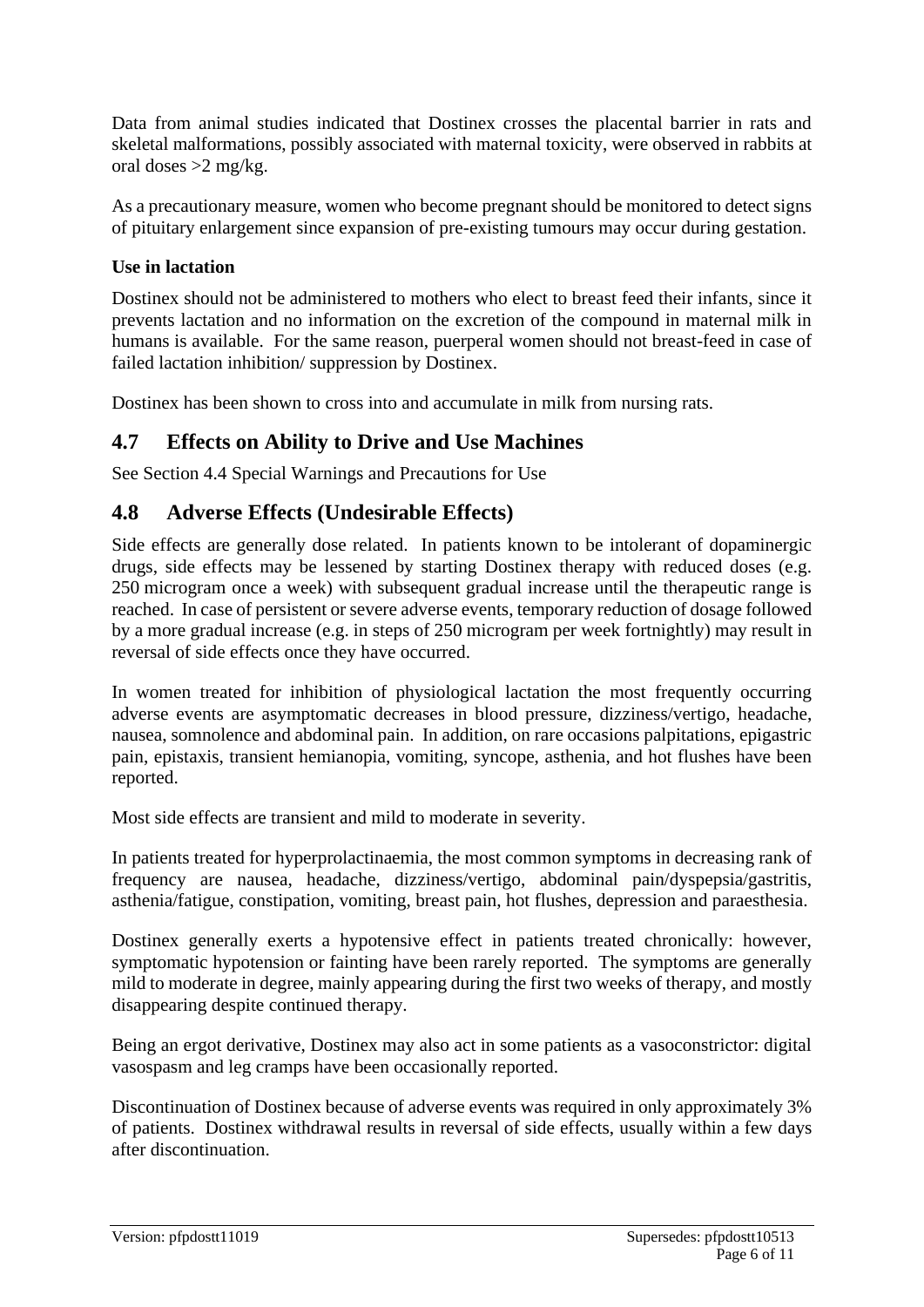Alterations in standard laboratory tests are uncommon during long term therapy with Dostinex. A decrease in haemoglobin values have been observed in amenorrhoeic women during the first few months after menses resumption.

Pleuropulmonary changes (pleural effusions, pneumonitis, pleural and pulmonary fibrosis) have been reported (see Section 4.4 Special Warnings and Precautions for Use).

### **Post-marketing experience**

There have been reports of fibrotic and serosal inflammatory conditions, such as pleuritis, pleural effusion, pleural fibrosis, pulmonary fibrosis, pericarditis, pericardial effusion, cardiac valvulopathy and retroperitoneal fibrosis in patients taking cabergoline (see Section 4.4 Special Warnings and Precautions for Use).

The following events have also been reported in association with cabergoline: aggression, alopecia, blood creatinine phosphokinase increased, delusions, dyspnoea, oedema, hepatic function abnormal, hypersensitivity reaction, impulse control disorders such as hypersexuality, increased libido, and pathological gambling, liver function tests abnormal, , psychotic disorder, rash, respiratory disorder and respiratory failure.

The prevalence of asymptomatic valvular regurgitation is significantly greater than that of nonergot dopamine agonists (see Sections 4.3 Contraindications and 4.4 Special Warnings and Precautions for Use).

#### **Reporting suspected adverse effects**

Reporting suspected adverse reactions after registration of the medicinal product is important. It allows continued monitoring of the benefit-risk balance of the medicinal product. Healthcare professionals are asked to report any suspected adverse reactions at [www.tga.gov.au/reporting](http://www.tga.gov.au/reporting-problems)[problems.](http://www.tga.gov.au/reporting-problems)

### **4.9 Overdose**

There is limited experience of overdosage in humans. Symptoms of overdosage would likely be those of over-stimulation of dopamine receptors. These might include nausea, vomiting, gastric complaints, hypotension, nasal congestion, syncope, hallucinations or thought/perceptual disturbances.

Treatment of overdose is symptomatic and supportive. Supportive measures should be directed to maintain blood pressure, if necessary.

Consider administration of activated charcoal in the event of a potentially toxic ingestion. Activated charcoal is most effective when administered within 1-hour of ingestion. In patients who are not fully conscious or have impaired gag reflex, consideration should be given to administering activated charcoal via nasogastric tube once the airway is protected.

In addition, in case of pronounced central nervous system effects the administration of dopamine antagonist drugs may be advisable.

For information on the management of overdose, contact the Poison Information Centre on 131126 (Australia).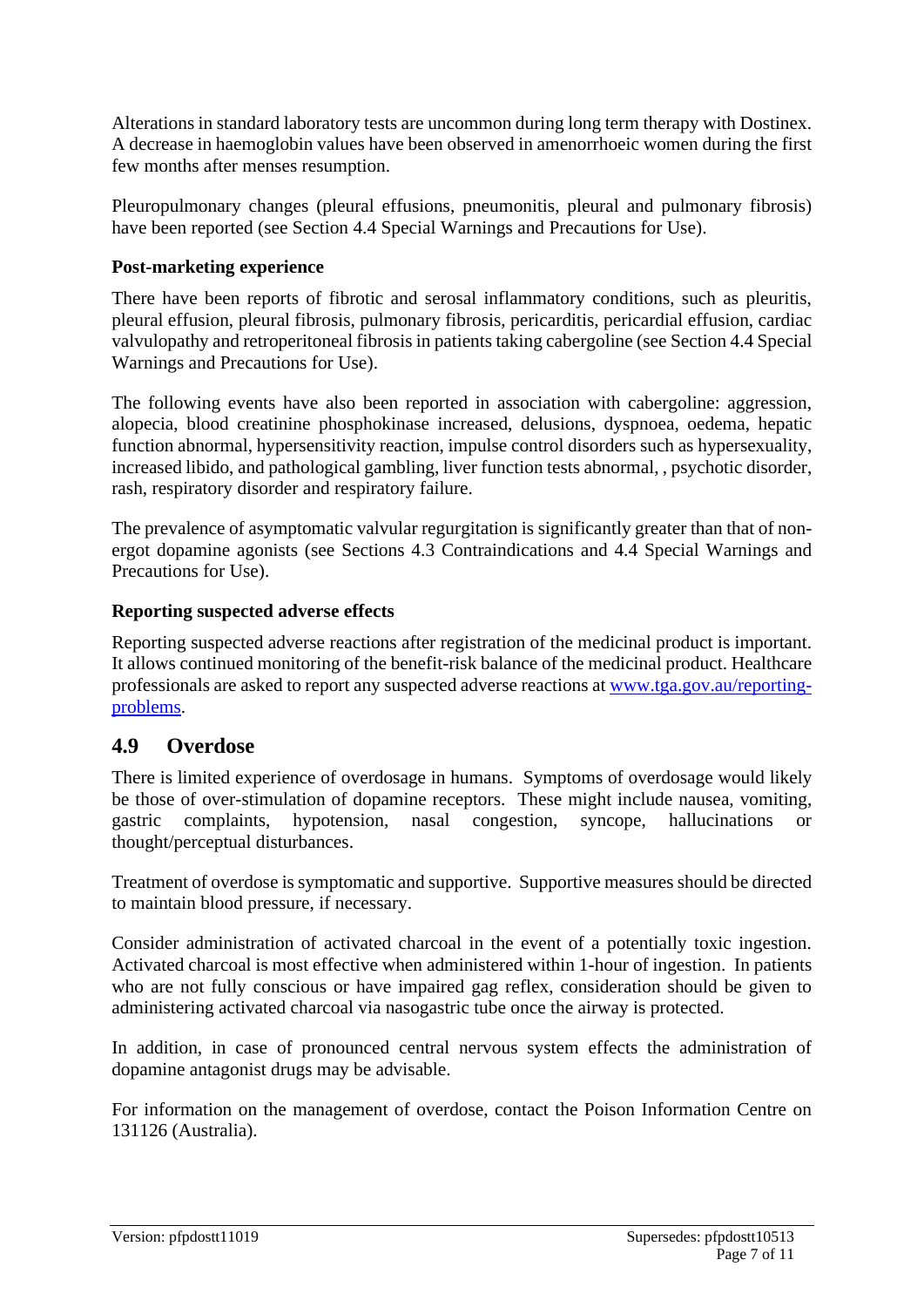# **5. PHARMACOLOGICAL PROPERTIES**

### **5.1 Pharmacodynamic properties**

### **Mechanism of action**

Dostinex is a dopaminergic ergoline derivative with a potent and long lasting PRL-lowering activity. It acts by direct stimulation of the D2-dopamine receptors on pituitary lactotrophs, thus inhibiting PRL secretion.

In addition, Dostinex exerts a central dopaminergic effect via D<sub>2</sub> receptor stimulation at oral doses higher than those effective in lowering serum PRL levels.

The long lasting PRL-lowering effect of Dostinex is probably due to its long persistence in the target organ, as suggested by the slow elimination of total radioactivity from the pituitary after a single oral dose in rats  $(t)/2$  of approximately 60 hours).

The pharmacodynamic effects of Dostinex have been studied in healthy volunteers, puerperal women and hyperprolactinaemic patients. After a single oral administration of Dostinex (300 microgram- 1.5 mg) a significant decrease in serum PRL levels was observed in each of the populations studied. The effect is prompt (within 3 hours from administration) and persistent (up to 7-28 days in healthy volunteers and hyperprolactinaemic patients, and up to 14-21 days in puerperal women). The PRL-lowering effect is dose-related both in terms of degree of effect and duration of action.

There are limited clinical data on the efficacy of Dostinex in treatment of pathological hyperprolactinaemia in adult males.

With regard to the endocrine effects of Dostinex not related to the antiprolactinaemic effect, available data from humans confirm the experimental findings in animals indicating that the test compound is endowed with a very selective action with no effect on basal secretion of other pituitary hormones or cortisol. Other pharmacodynamic actions of Dostinex, not correlated with the therapeutic effect, relate to lowering blood pressure. The maximal hypotensive effect of Dostinex as a single dose usually occurs during the first 6 hours after drug intake and is dose-dependent both in terms of maximal decrease and frequency.

### **Clinical trials**

No data available

### **5.2 Pharmacokinetic Properties**

The pharmacokinetic and metabolic profiles of Dostinex have been studied in healthy volunteers of both sexes and in female hyperprolactinaemic patients.

After oral administration of the labelled compound, radioactivity was rapidly absorbed from the gastrointestinal tract, and the peak of radioactivity in plasma was between 0.5 and 4 hours. Ten days after administration about 18% and 72% of the radioactive dose was recovered in urine and faeces, respectively. Unchanged drug in urine accounted for 2-3% of the dose.

In urine, the main metabolite identified was 6-allyl-8ß-carboxy-ergoline, which accounted for 4-6% of the dose. Three additional metabolites were identified in urine, which accounted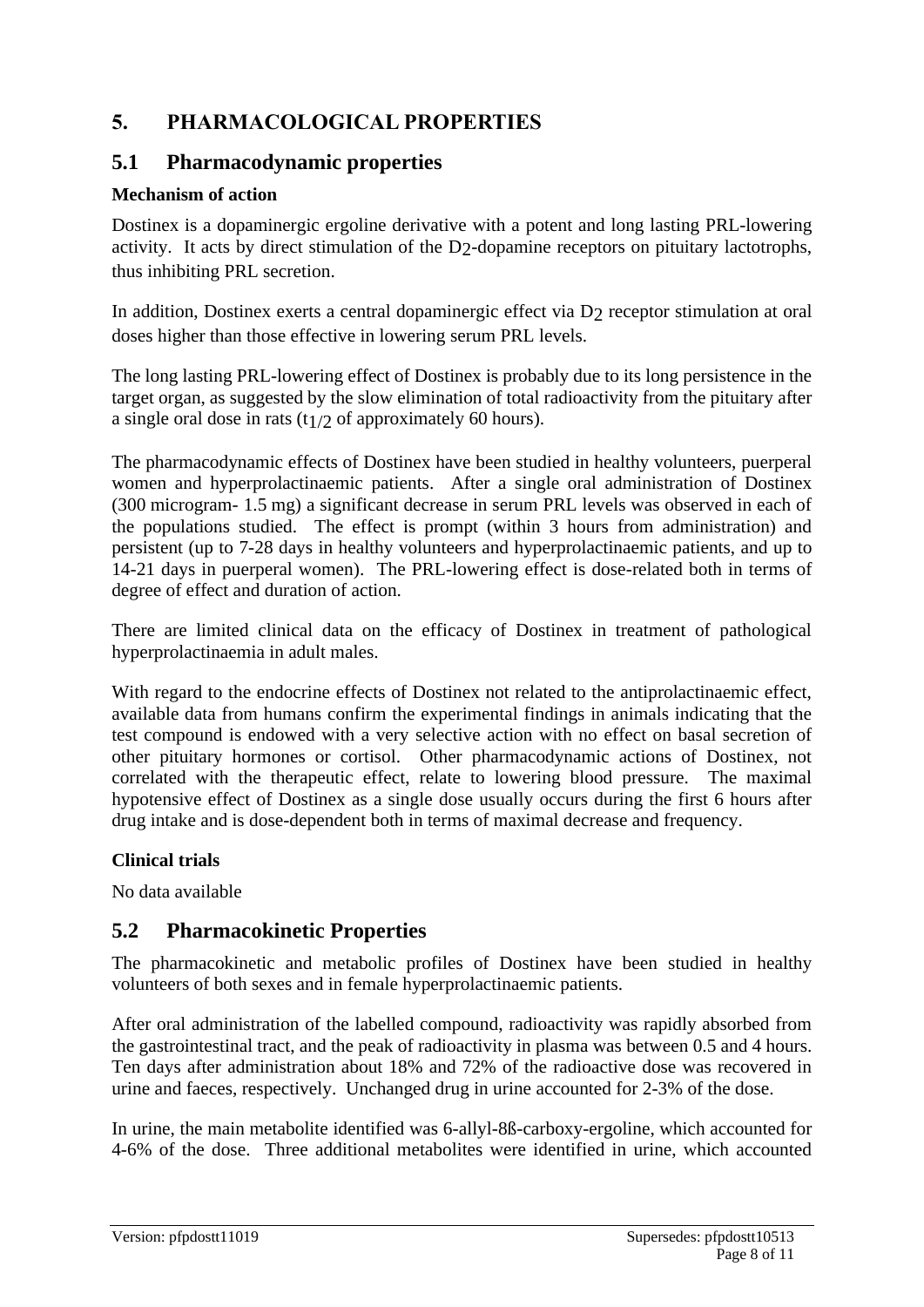overall for less than 3% of the dose. The metabolites have been found to be much less potent than Dostinex in inhibiting PRL secretion *in vitro*.

The low urinary excretion of unchanged Dostinex has been confirmed also in studies with nonradioactive product. The elimination half-life of Dostinex, estimated from urinary excretion rates is long (63-68 hours in healthy volunteers, 79-115 hours in hyperprolactinaemic patients).

On the basis of the elimination half-life, steady state conditions should be achieved after 4 weeks, as confirmed by the mean peak plasma levels of Dostinex obtained after a single 1 mg dose (37  $\pm$  8 pg/mL) and after a 4 week regimen of 1 mg/week (101  $\pm$  43 pg/mL).

*In vitro* experiments showed that the drug at concentrations of 100 microgram/mL to 10 mg/mL is 41-42% bound to plasma proteins.

In limited studies, food did not appear to have an effect on the absorption of Dostinex.

In rats, Dostinex and/or its metabolites are excreted in milk; no information on its excretion in maternal milk in humans is available.

# **5.3 Preclinical Safety Data**

### **Genotoxicity**

Gene mutation and cytogenetic assays *in vitro* and *in vivo* suggest that cabergoline does not possess genotoxic activity.

### **Carcinogenicity**

Two year carcinogenicity studies were conducted in rats and mice at maximum doses of 0.32 and 0.98 mg/kg/day corresponding to exposure (based on AUC) levels 0.86 and 0.72 times that expected in humans. In rats, the oral administration of cabergoline at doses of 0.02 to 0.32 mg/kg/day resulted in an increased incidence of benign Leydig cell tumours in males, and an increased incidence of reproductive tract tumours, such as squamous carcinoma, stromal sarcoma and adenocarcinoma in females. In mice, oral doses of 0.02 to 0.98 mg/kg/day resulted in a low incidence of uterine and cervical leiomyomas and leiomyosarcomas at dose levels of 0.14 mg/kg/day and above. The carcinogenic effects in rodents may involve endocrine mechanisms resulting from disturbances of the hypothalamo-pituitary-gonadal axis secondary to inhibition of prolactin secretion. However, even though there is no known correlation between uterine malignancies occurring in cabergoline treated rodents and human risk, there are no human data to substantiate this conclusion.

# **6. PHARMACEUTICAL PARTICULARS**

### **6.1 List of Excipients**

Lactose, leucine.

### **6.2 Incompatibilities**

Incompatibilities were either not assessed or not identified as part of the registration of this medicine.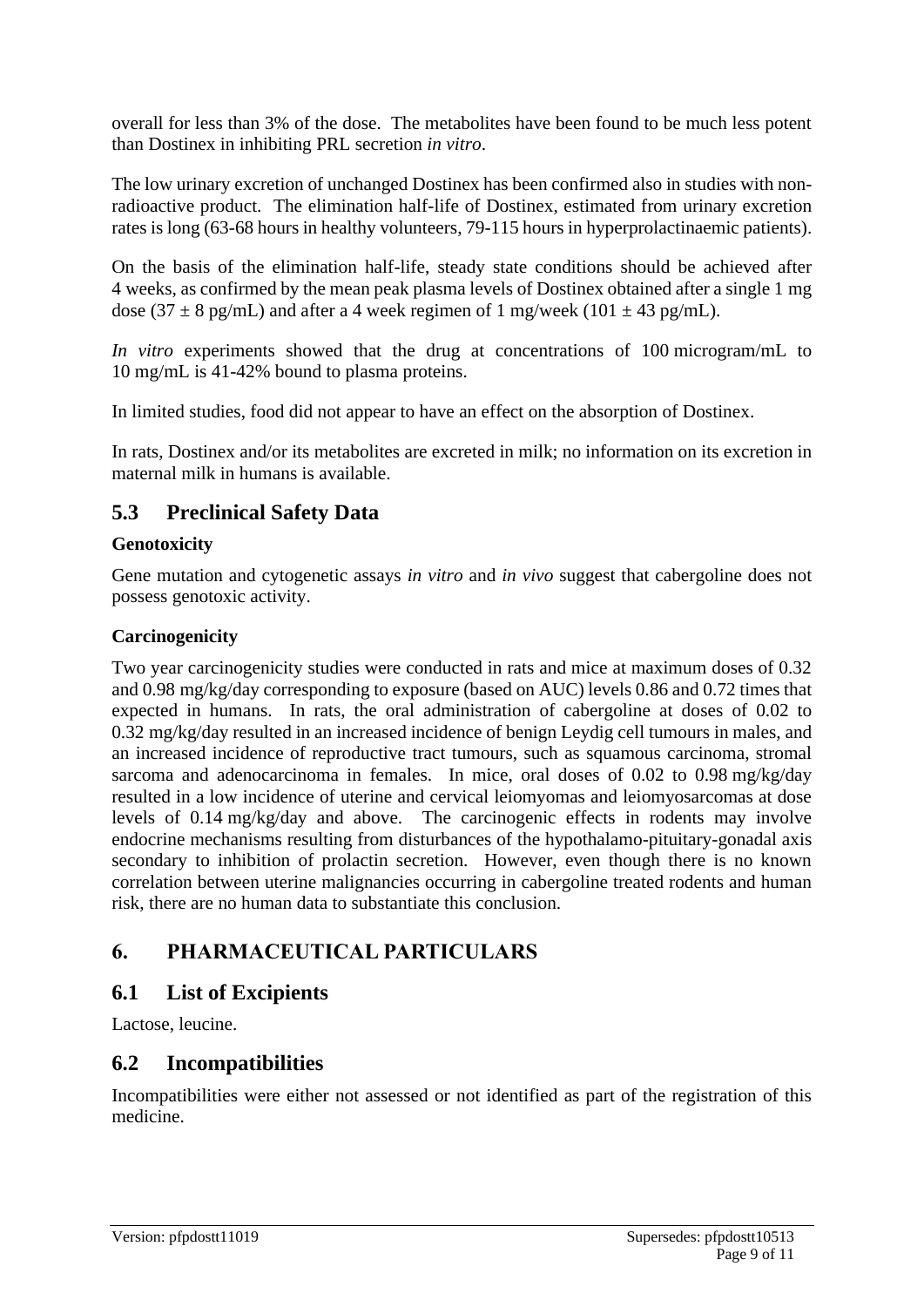# **6.3 Shelf life**

In Australia, information on the shelf life can be found on the public summary of the Australian Register of Therapeutic Goods (ARTG). The expiry date can be found on the packaging.

# **6.4 Special Precautions for Storage**

Store below 25ºC.

# **6.5 Nature and Contents of Container**

Dostinex is supplied as 500 microgram tablets in bottles of 2 or 8 tablets.

# **6.6 Special Precautions for Disposal**

In Australia, any unused medicine or waste material should be disposed of by taking to your local pharmacy.

# **6.7 Physicochemical Properties**

### **Chemical structure**

Chemical name: 1-[(6aR,9R,10aR)-7-allyl-4,6,6a,7,8,9,10,10a-octahydroindole[4,3-fg] quinoline-9-carbonyl]-1-(3-dimethyl-aminopropyl)-3-ethylurea.



# **7. MEDICINE SCHEDULE (POISONS STANDARD)**

Prescription Only Medicine (S4)

### **8. SPONSOR**

Pfizer Australia Pty Ltd

Level 17, 151 Clarence Street Sydney NSW 2000 Toll Free Number: 1800 675 229 www.pfizer.com.au

# **9. DATE OF FIRST APPROVAL**

21 April 1995